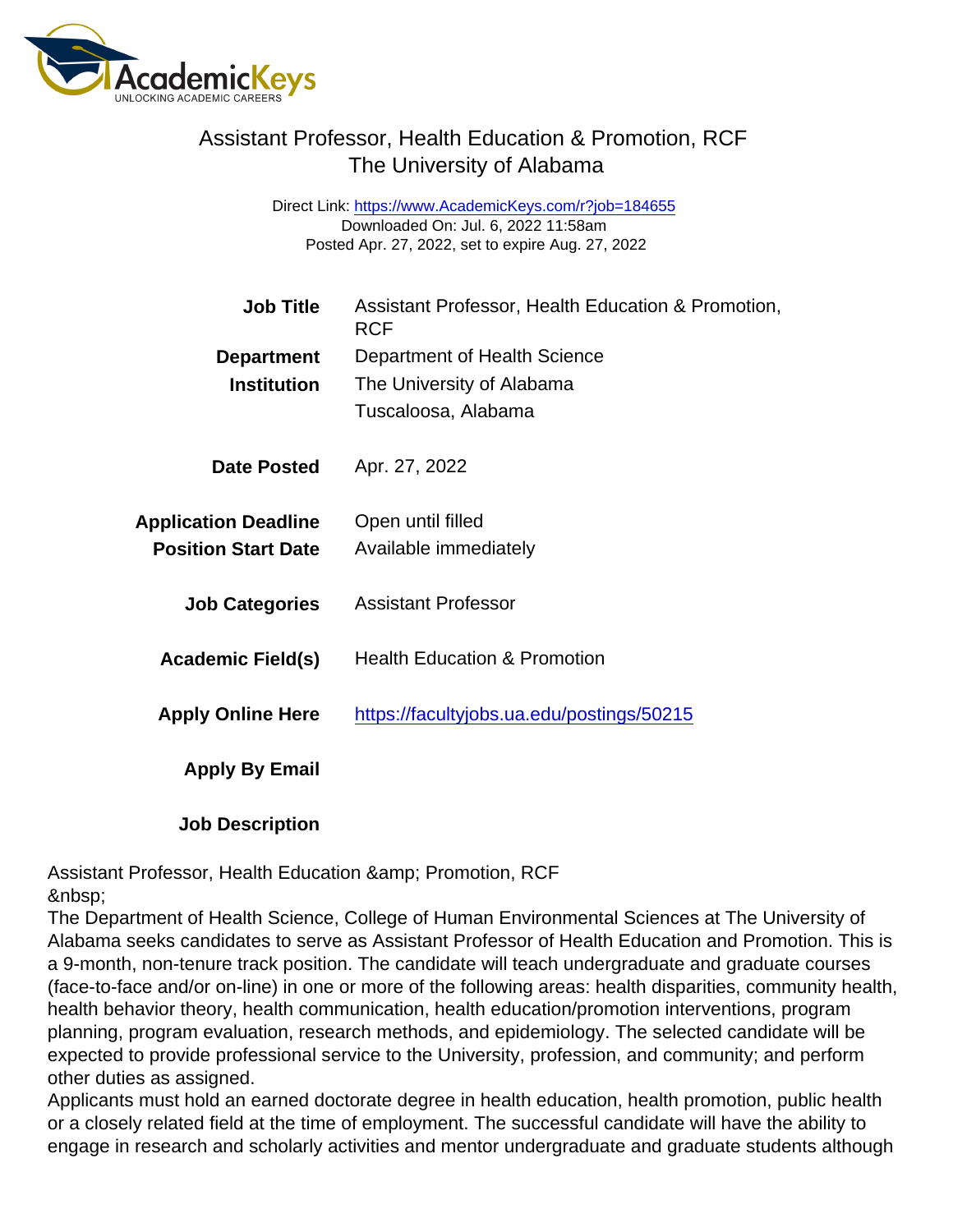## Assistant Professor, Health Education & Promotion, RCF The University of Alabama

Direct Link: <https://www.AcademicKeys.com/r?job=184655> Downloaded On: Jul. 6, 2022 11:58am Posted Apr. 27, 2022, set to expire Aug. 27, 2022

teaching is the primary focus of this position. We seek applicants with teaching experience or demonstrated potential for success in teaching both undergraduate and graduate courses, with proficiency in one or more of the aforementioned areas. Preference will be given to candidates who have: (a) previous teaching experience, (b) previous health education/public health experience, (c) professional association involvement, (d) a record of community engagement, and (e) previous experience with the CEPH accreditation process. Public health or health education-related certification is desirable (i.e. CPH, CHES®, MCHES®).

The Department of Health Science is comprised of 19 full-time faculty members whose research and teaching interests span a variety of areas that center on improving the health and wellbeing of individuals, communities, populations, and the environment. The Department is home to over 700 majors enrolled in one of the degree programs in the Department, including the BS in Public Health (concentrations in Health Education and Promotion, and Health Professions); Master of Public Health (concentration in Health Education and Promotion); MA in Health Studies; PhD in Health Education and Promotion; and BS and MS in Athletic Training. The BS in Public Health and the Master of Public Health degrees are in the process of undergoing accreditation by the Council on Education for Public Health (CEPH). More information can be found at the Department website: http://health.ches.ua.edu. The University of Alabama is an Equal Employment/Equal Educational Opportunity Institution. All qualified applicants will receive consideration for employment without regard to race, color, religion, national origin, sex, sexual orientation, gender identity, gender expression, pregnancy, age, genetic or family medical history information, disability, or protected veteran status, or any other legally protected basis, and will not be discriminated against because of their protected status. Applicants to and employees of this institution are protected under Federal law from discrimination on several bases. Follow the link below to find out more.

&Idquo;EEO is the Law"

https://www.eeoc.gov/sites/default/files/migrated\_files/employers/poster\_screen\_reader\_optimized.pdf &Idquo; EEO is the Law" Poster Supplement

http://www.dol.gov/ofccp/regs/compliance/posters/pdf/OFCCP\_EEO\_Supplement\_Final\_JRF\_QA\_508c.pdf Application review will begin immediately and close on May 22, 2022. To apply, candidates must submit the following materials: (a) a cover letter (addressing the position description including teaching philosophy, and a diversity statement to further The University of Alabama' scommitment to diversity, equity and inclusion), (b) curriculum vitae, and (c) a list of three professional references including their qualifications. For further information, contact Dr. Don Chaney at don.chaney@ua.edu or Dr. Lori Turner at lwturner@ches.ua.edu. As part of the screening process, the references may be contacted and transcript(s) of graduate course work may be requested. The position starts August 16, 2022.